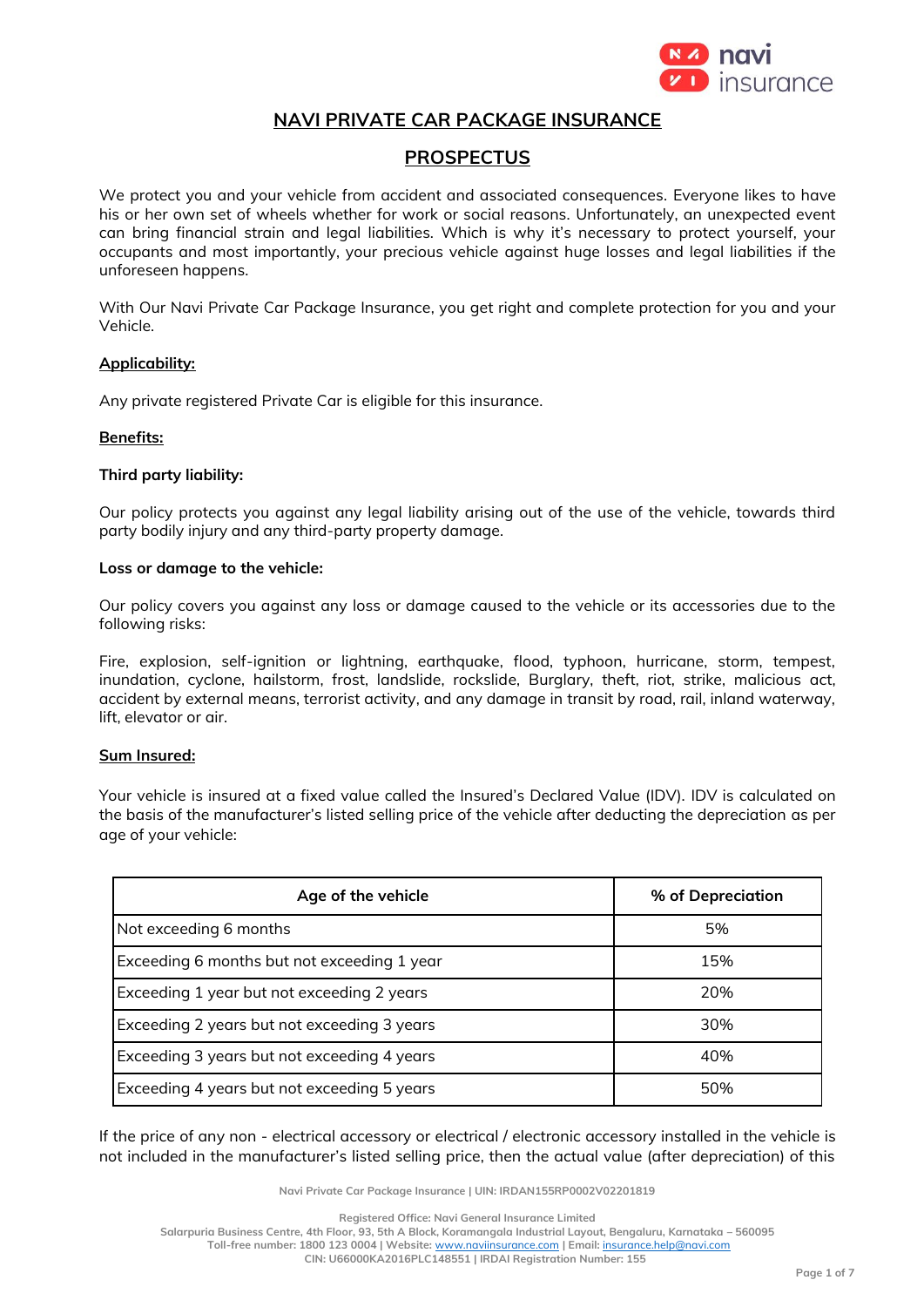

item can be added to the Sum Insured over and above the IDV of the vehicle for extending the cover to these items as well.

Similarly, CNG-LPG bi-fuel kit can also be covered by paying additional premium.

In the unfortunate event of total loss or theft, we pay you the IDV mentioned on the policy without any deduction.

### **Additional covers at extra cost:**

**Owner Driver Personal accident cover:** Policy provides compulsory personal accident cover of Rs. 15,00,000 to individual owners\* of the vehicle while driving the insured vehicle or mounting into/dismounting from the vehicle insured or whilst travelling in it as a co-driver provided they have valid driving license to drive the vehicle.

\*This cover is not applicable for a Company owned vehicle.

**Occupants of Vehicle** can also be covered for Personal Accident for a maximum Capital Sum Insured of Rs. 2 lakhs per person.

### **Additional Legal liabilities:**

The following legal liabilities may also be opted at an additional premium.

- Employed paid driver.
- Your employees travelling in/driving your vehicle.

#### **Premium:**

Premium will be charged as per rate applicable on the date of insuring the vehicle.

#### **Discounts Available:**

#### **You can reduce your premium by availing following discounts, if you are eligible for the same.**

**No Claim Bonus**: If you have not claimed in the preceding year you are entitled for No Claim Bonus (NCB) on renewals (as per table below). NCB can be availed even if you shift your insurance from another insurance company to us. NCB will only be allowed provided the Policy is renewed within 90 days of the expiry of the previous policy.

| <b>Claim Experience</b>                  | % Discount on OD Premium |
|------------------------------------------|--------------------------|
| The Preceding year of risk               | 20%                      |
| Preceding two consecutive year of risk   | 25%                      |
| Preceding three consecutive year of risk | 35%                      |
| Preceding four consecutive year of risk  | 45%                      |
| Preceding five consecutive year of risk  | 50%                      |

#### **Other Discounts:**

**Voluntary Excess discount**: This is the amount you voluntarily opt to bear yourself in addition to compulsory deductible\* in respect of each and every loss under the policy. A further discount on the premium is available if you opt for a Voluntary Excess.

**Navi Private Car Package Insurance | UIN: IRDAN155RP0002V02201819**

**Registered Office: Navi General Insurance Limited**

**Salarpuria Business Centre, 4th Floor, 93, 5th A Block, Koramangala Industrial Layout, Bengaluru, Karnataka – 560095 Toll-free number: 1800 123 0004 | Website:** [www.naviinsurance.com](http://www.naviinsurance.com/) **| Email:** [insurance.help@navi.com](mailto:insurance.help@navi.com) **CIN: U66000KA2016PLC148551 | IRDAI Registration Number: 155**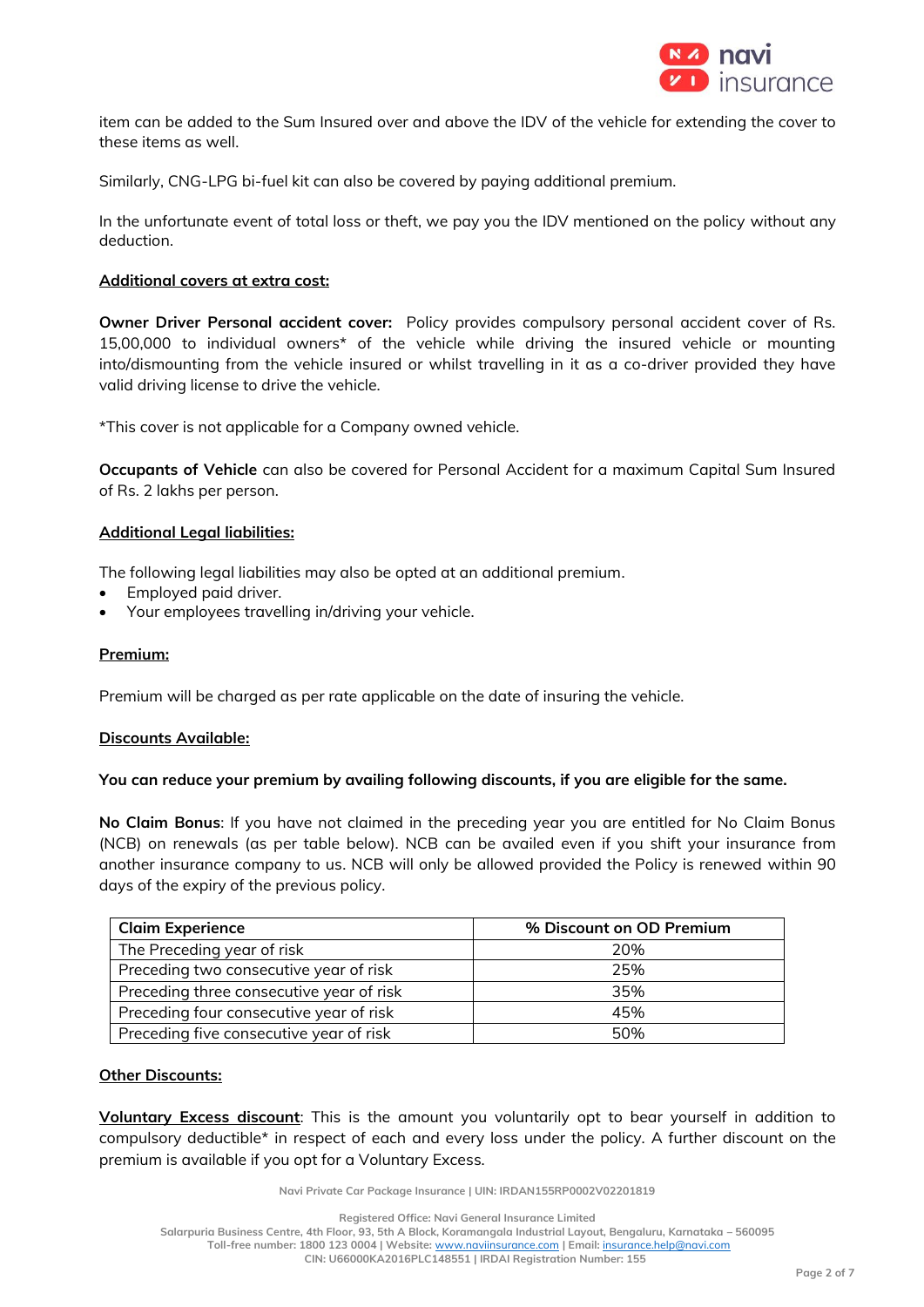

\*Compulsory deductible is the amount of loss which you bear for each and every claim.

**Automobile Association Membership**: You can also avail an additional discount if you are a member of a recognized Automobile Association in India.

**Anti-Theft device discount**: If your vehicle is fitted with anti-theft device approved by Automobile Research Association of India (ARAI), you are eligible for additional discount of 2.5% in own damage premium subject to maximum of Rs.500/-

**Specially Designed / Modified Vehicles for the Blind, Handicapped and Mentally challenged persons:**  In case of cars specially designed/modified for use of blind, handicapped and mentally challenged persons, a discount of 50% is allowed on the Own Damage premium if the Registration Certificate is endorsed accordingly.

**Discount for Vintage Car:** If you own Cars that are certified as Vintage car by Vintage and Classic car club of India will be eligible for discount of 25% on OD Premium.

**Online Sourcing/Direct Channel Discount:** If you are buying this policy directly from us, you will be eligible for a discount of 15 % on your Own Damage premium.

**Installed Telematics Device Discount:** If you have installed a telematics device on your vehicle you are allowed for a discount of 5%.

**Mileage Based Discount:** You are eligible for discount up to 10% in premium if you drive less than 10,000 Km's in a year and have existing NCB of 25% and above.

**#Family Fleet Discount:** A discount of 5% is being offered for every additional vehicle insured with us from the same family\*. This vehicle could either be a two-wheeler or a four-wheeler.

\*Family means: Self, Spouse, Children, Father & Mother.

**#NAVIGI Duniya Discount (Loyalty Discount):** If you are our existing customer a discount of 5% will be offered to you on purchase of this policy.

# If you are eligible for both then maximum discount allowable is only 5%.

### **GENERAL EXCEPTIONS:**

The company shall not be liable if loss or damage is attributed to the following;

- 1. If the vehicle insured herein is used otherwise than in accordance with the 'Limitations as to Use' provision which prohibits use of vehicle for
	- a. Hire & Reward
	- b. Carriage of goods other than samples or personal luggage
	- c. Organized racing
	- d. Pace making
	- e. Speed testing
	- f. Reliability trials
	- g. Use in connection with motor trade
- 2. If vehicle is driven by any person other than a Driver as stated in the Driver's Clause.
- 3. In respect of any claim arising out of any contractual liability.
- 4. Consequential loss, wear & tear, depreciation, mechanical or electrical breakdown.

**Navi Private Car Package Insurance | UIN: IRDAN155RP0002V02201819**

**Registered Office: Navi General Insurance Limited**

**Salarpuria Business Centre, 4th Floor, 93, 5th A Block, Koramangala Industrial Layout, Bengaluru, Karnataka – 560095 Toll-free number: 1800 123 0004 | Website:** [www.naviinsurance.com](http://www.naviinsurance.com/) **| Email:** [insurance.help@navi.com](mailto:insurance.help@navi.com)

**CIN: U66000KA2016PLC148551 | IRDAI Registration Number: 155**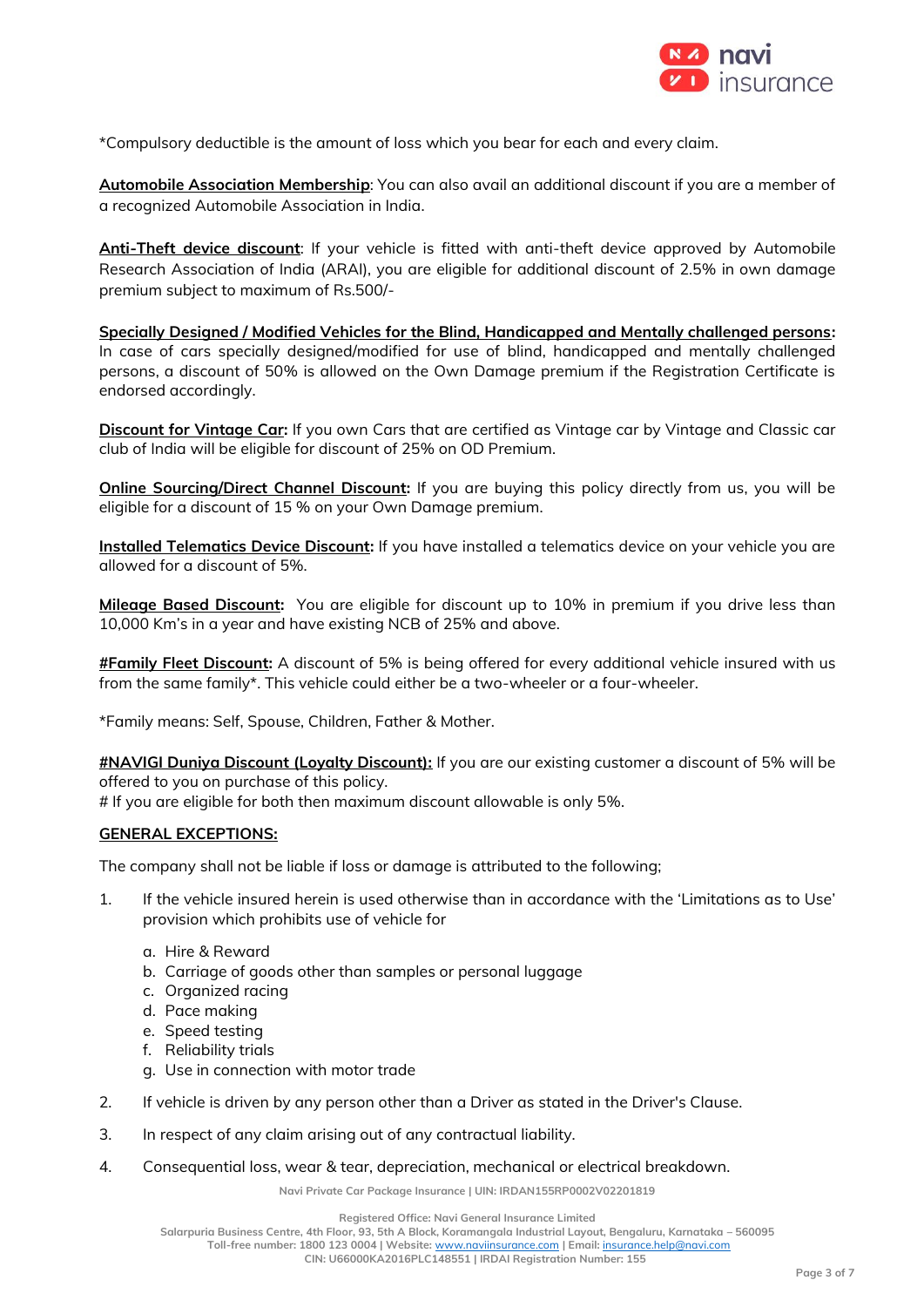

- 5. If person driving your vehicle is under the influence of intoxicating liquor or drugs.
- 6. Any accidental loss or damage and/or liability caused sustained or incurred outside the geographical area;
- 7. Any accidental loss or damage to any property whatsoever or any loss or expense whatsoever resulting or arising there from or any consequential loss.
- 8. War, Invasion, the Act of foreign enemies, hostilities or warlike operations (whether before or after declaration of war), Civil War, Mutiny, Rebellion Military or usurped power, nuclear weapons material, liability arising from ionising radiations or contamination by radioactivity from any nuclear fuel.

### *(Note: the above is an abridged wording of the policy exclusions. Please refer to the policy document for the full listing)*

### **Cancellation:**

**Cancellation by You** - Policy/certificate can be cancelled at any time by giving 15 days' prior written notice to us. Refund of premium shall be computed in accordance with short period rate for the period the Policy has been in force provided no claim has occurred up to the date of cancellation. Proof of insurance elsewhere must be provided to us for cancellation of policy.

**Cancellation by Insurer** – We may cancel the policy by sending fifteen days' notice by recorded delivery to you at your last known address on the grounds of misrepresentation, fraud, non-disclosure of material facts or non-cooperation. In the event of cancellation of this Policy on grounds of misrepresentation, fraud, non-disclosure of material facts, the policy shall stand cancelled ab-initio and there will be no refund of premium. In the event the policy is cancelled on the grounds of noncooperation by you then the premium shall be computed and retained in accordance with short period rate for the period the Policy has been in force provided no claim has occurred up to the date of cancellation.

Where the ownership of the vehicle is transferred, the Policy cannot be cancelled unless evidence that the vehicle is insured elsewhere is produced.

### **Short period rate of cancellation will be as per table below**:

| <b>Short Period Premium Rate Table</b> |  |  |
|----------------------------------------|--|--|
|                                        |  |  |

| <b>PERIOD</b>                                 | % OF ANNUAL PREMIUM RATE  |  |
|-----------------------------------------------|---------------------------|--|
| Not exceeding 1 month                         | 20%                       |  |
| Exceeding 1 month but not exceeding 2 months  | 30%                       |  |
| Exceeding 2 months but not exceeding 3 months | 40%                       |  |
| Exceeding 3 months but not exceeding 4 months | 50%                       |  |
| Exceeding 4 months but not exceeding 5 months | 60%                       |  |
| Exceeding 5 months but not exceeding 6 months | 70%                       |  |
| Exceeding 6 months but not exceeding 7 months | 80%                       |  |
| Exceeding 7 months but not exceeding 8 months | 90%                       |  |
| Exceeding 8 months                            | Full annual premium/ rate |  |

**Navi Private Car Package Insurance | UIN: IRDAN155RP0002V02201819**

**Registered Office: Navi General Insurance Limited**

**Salarpuria Business Centre, 4th Floor, 93, 5th A Block, Koramangala Industrial Layout, Bengaluru, Karnataka – 560095 Toll-free number: 1800 123 0004 | Website:** [www.naviinsurance.com](http://www.naviinsurance.com/) **| Email:** [insurance.help@navi.com](mailto:insurance.help@navi.com) **CIN: U66000KA2016PLC148551 | IRDAI Registration Number: 155**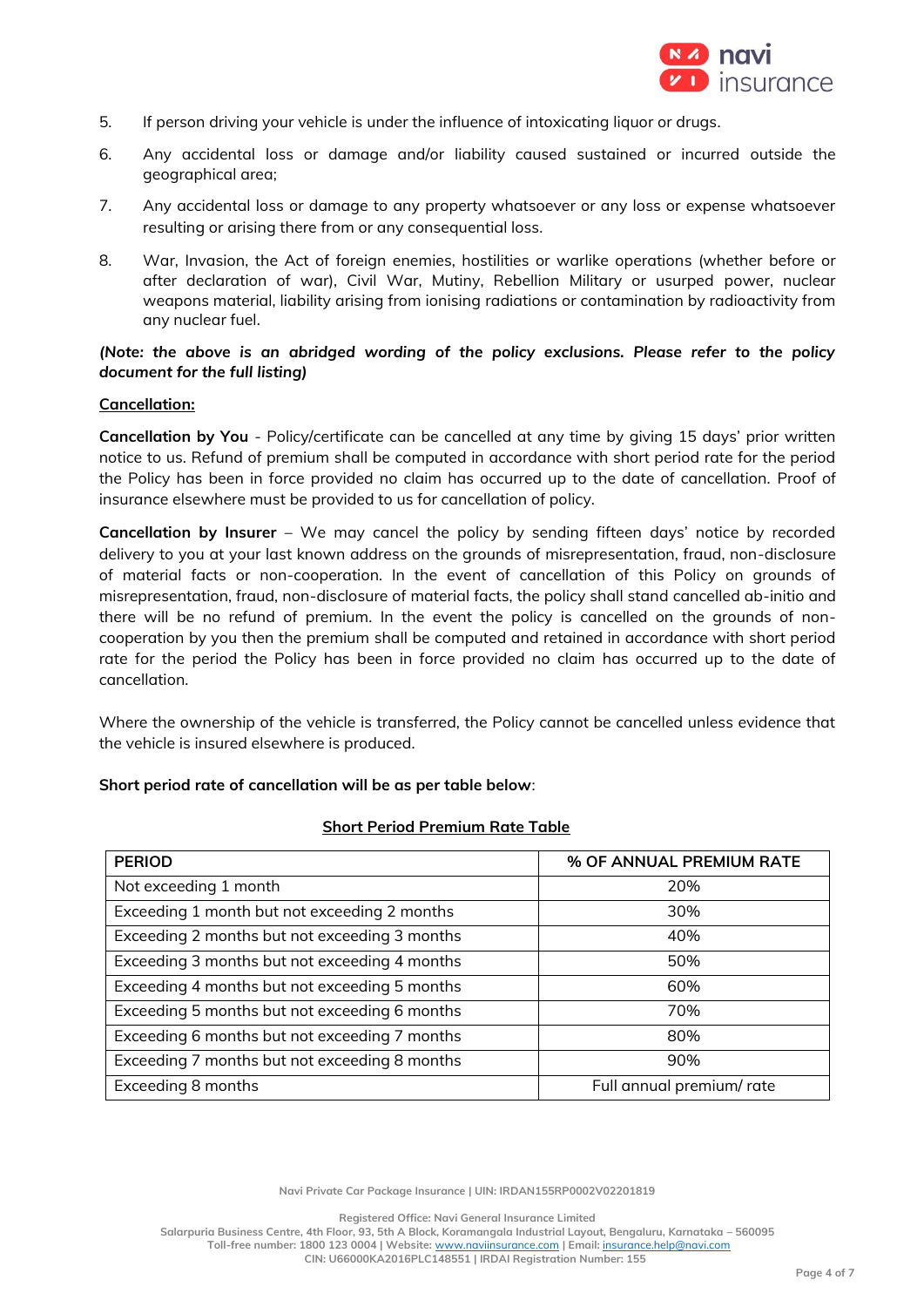

### **Renewal of policy:**

The Policy can be renewed on or before the end of the Policy Period subject to realization of renewal premium. However, we shall not be bound to give notice that such renewal is due. Also, we may exercise option of not renewing the policy on grounds of fraud, misrepresentation, non-cooperation, moral hazard or suppression of any material fact either at the time of taking the Policy or any time during the currency of the policy. Policy coverage, premium, and terms and conditions of the policy may change on renewal.

### **Claims Procedure**

We all take precautions to avert accidents however in the event of any unfortunate accident be rest assured of complete assistance from us.

It is very convenient to get in touch with us by calling our Toll-Free Helpline on **18001230004**. Alternatively, one can reach us by using Mobile Application OR Customer Portal at our Website [www.naviinsurance.com](http://www.naviinsurance.com/) OR by sending an e-mail a[t insurance.help@navi.com.](mailto:insurance.help@navi.com)

Intimation of claim to us, immediately on occurrence, will ensure prompt and effective assistance. Notice shall be given in writing to the Company immediately upon the occurrence of any accidental or loss or damage in the event of any claim and thereafter the insured shall give all such information and assistance as the Company shall require. Every letter claims writ summons and/or process or copy thereof shall be forwarded to the Company immediately on receipt by the insured. Notice shall also be given in writing to the Company immediately the insured shall have knowledge of any impending prosecution inquest or fatal inquiry in respect of any occurrence which may give rise to a claim under this Policy. In case of theft or other criminal act which may be the subject of a claim under this Policy the insured shall give immediate notice to the police and co-operate with the Company in securing the conviction of the offender.

While notifying the claim, following information should be provided:

- Name of insured
- Insured contact numbers
- Policy number
- Date and time of loss
- Location of loss
- Nature and approximate extent of loss
- Place and contact details of the person at the loss location

On receipt of notice of loss, Company will respond immediately and provide information to the insured on the claim procedures.

In cases where surveyor is to be appointed for assessment of loss, Company shall immediately appoint surveyor within 72 hours of receipt of intimation from the insured. Company shall communicate the details of the appointment of surveyor, including the role, duties and responsibilities of the surveyor to the insured by letter, email or any other electronic form immediately after the appointment of the surveyor.

Insured/Claimant shall submit following documents in support of the claim notified to us in addition to Claim Form. Where documents are available in public domain or with a public authority, the surveyor/Company will obtain themselves. The Company may ask additional relevant documents basis nature, complexity and circumstances of the loss.

### **For Accident Claims**

- Proof of insurance Policy copy
- Copy of Registration Book, Tax Receipt [original required for verification]
- Copy of Motor Driving License of the person driving the vehicle at the time of accident (original required for verification)
- Police Panchanama /FIR (In case of Third Party property damage /Death / Body Injury)

**Navi Private Car Package Insurance | UIN: IRDAN155RP0002V02201819**

**Salarpuria Business Centre, 4th Floor, 93, 5th A Block, Koramangala Industrial Layout, Bengaluru, Karnataka – 560095**

**Toll-free number: 1800 123 0004 | Website:** [www.naviinsurance.com](http://www.naviinsurance.com/) **| Email:** [insurance.help@navi.com](mailto:insurance.help@navi.com)

**CIN: U66000KA2016PLC148551 | IRDAI Registration Number: 155**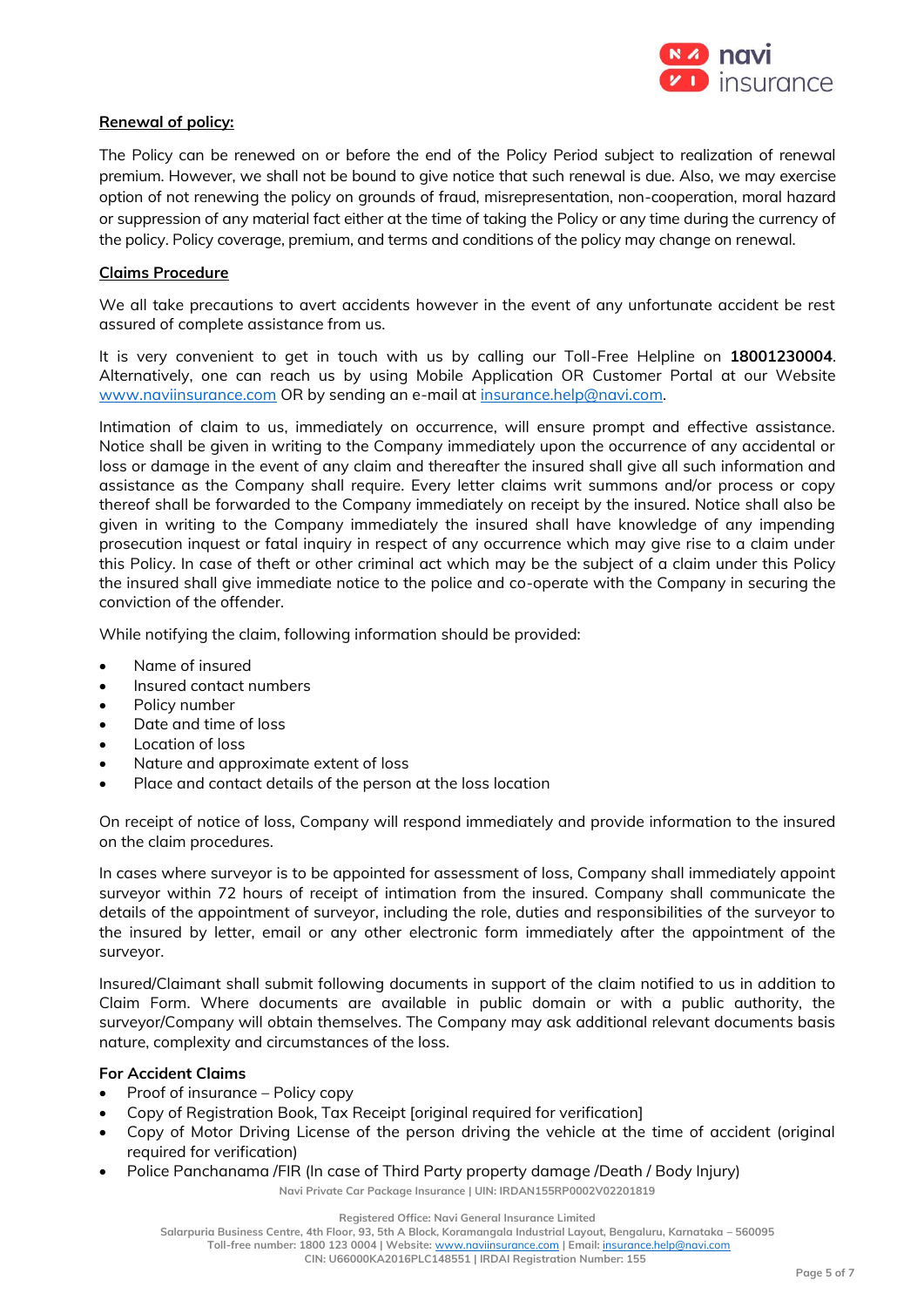

- Estimate for repairs if available
- Repair Bills/Invoices and payment receipts after the job is completed

### **Documents for Theft Claims**

- **Original Policy document**
- Original Registration Book/Certificate and Tax Payment Receipt
- All the sets of keys/Service Booklet/Warranty Card/Original Purchase Invoice
- Police Panchanama/ FIR and Final Investigation Report/Non-Traceable Report.
- Acknowledged copy of letter addressed to RTO intimating theft and informing "NON-USE"
- Form 28, 29 and 30 signed by the Insured and Form 35 signed by the Financer/ transferred RC as applicable
- Letter of Subrogation
- NOC from the Financer if claim is to be paid to Insured.

### **Documents for Liability claims**

- Policy Copy
- Copy of Registration Book
- Copy of Motor Driving License of the person driving the vehicle at the time of accident
- Police Panchanama /FIR

### **Documents for Personal Accident Claims**

- Policy copy
- Certificate of from government hospital doctor confirming the nature and degree of disability
- Discharge summary of the treating hospital clearly indicating the Hospital Registration No.
- Diagnostic reports
- FIR / Panchanama– (if Notified to Police) Attested or Original
- Final Police Report- (if applicable)
- Death Certificate\*
- Post Mortem report\*
- Legal Heir certificate /nominee certificate\*
- Driving license for owner driver (ODPA claim)

#### **(Marked with \* are required only in death claims)**

The surveyor shall start the survey immediately unless there is a contingency that delays immediate survey, in any case within 48 hours of his appointment. Interim report of the physical details of the loss shall be recorded and uploaded/forwarded to the Company within the shortest time but not later than 15 days from the date of first visit of the surveyor. A copy of the interim report shall be furnished by the Company to the insured/claimant, if he so desires.

Where the insured is unable to furnish all the particulars required by the surveyor or where the surveyor does not receive the full cooperation of the insured, the Company or the surveyor, as the case may be, will inform in writing to the insured about the consequent delay that may result in the assessment of the claim. Company and the surveyor will follow up with the insured for pending information/documents guiding the insured with regard to submissions to be made. The Company and/or surveyor will not call for any information/document that is not relevant for the claim.

The surveyor shall, subject to the para above, submit his final report to the Company within 30 days of his appointment. A copy of the surveyor's report shall be furnished to the insured/claimant, on request.

Where special circumstances exist in respect of a claim either due to its special / complicated nature, or due to difficulties associated with replacement/reinstatement, the surveyor shall, seek an extension from Company for submission of his report. In such an event, the Company will give the status to the insured/claimant fortnightly wherever warranted. The Company may make provisional/ on account payment based on the admitted claim liability.

**Navi Private Car Package Insurance | UIN: IRDAN155RP0002V02201819**

**Registered Office: Navi General Insurance Limited**

**Salarpuria Business Centre, 4th Floor, 93, 5th A Block, Koramangala Industrial Layout, Bengaluru, Karnataka – 560095 Toll-free number: 1800 123 0004 | Website:** [www.naviinsurance.com](http://www.naviinsurance.com/) **| Email:** [insurance.help@navi.com](mailto:insurance.help@navi.com)